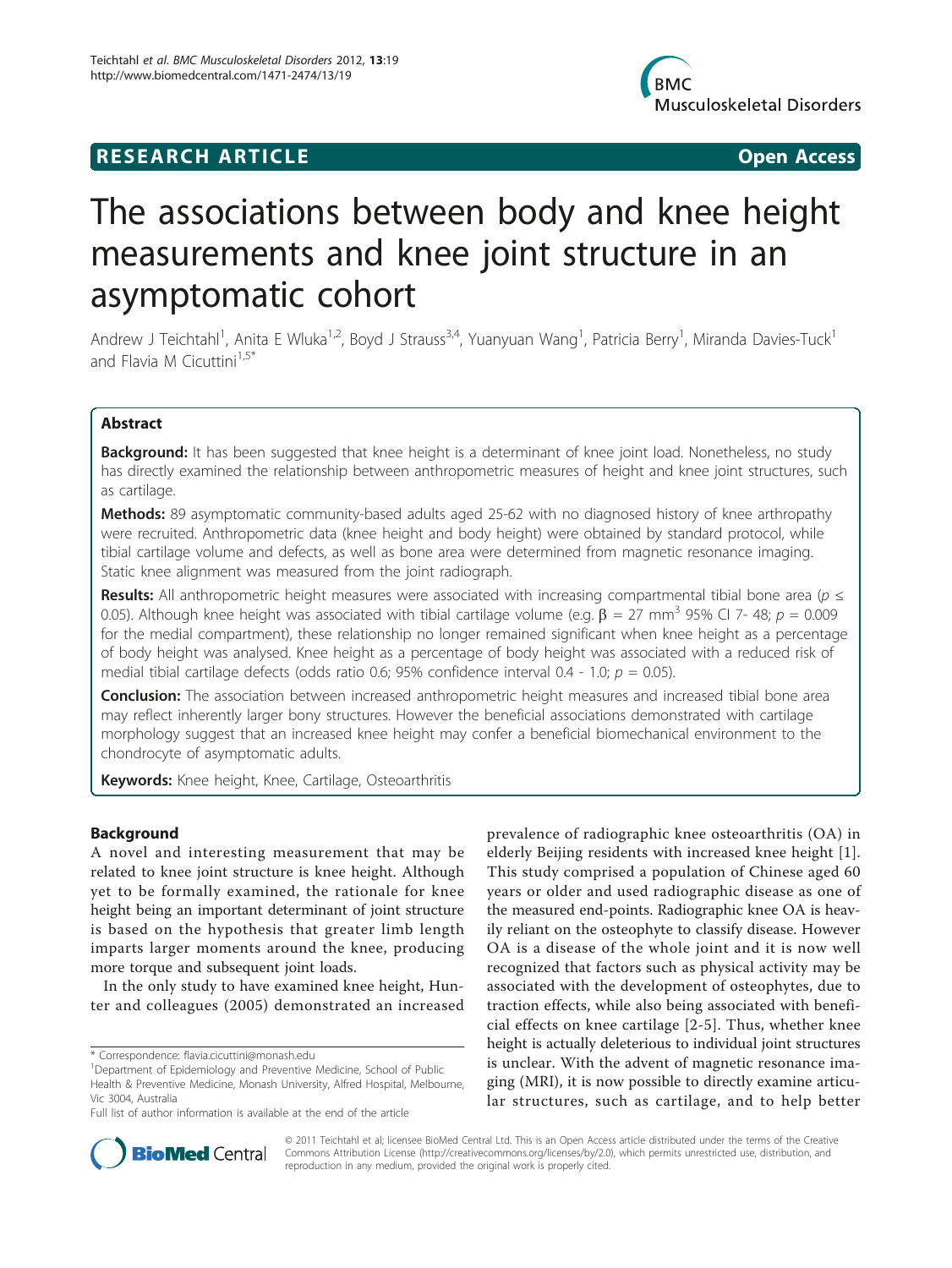characterize the association between anthropometric measures of height and knee joint morphology. Moreover, MRI enables asymptomatic subjects, free from radiographic OA, who may however have very early degenerative changes, such as cartilage defects, to be examined in an attempt to help better understand the pathogenesis of pre-clinical knee OA.

The aim of this study was to examine whether body height, knee height and knee height as a percentage of body height are associated with knee joint structures in an asymptomatic community-based population.

# Methods

### Subjects

Eighty-nine community-based Caucasian Australian participants were recruited through local media and public/ private/community weight loss clinics to take part in a community-based study of lifestyle factors on knee health. These 89 subjects were a subgroup of a larger cohort examining obesity and knee structure who had an X-ray of the knee available for analysis. Exclusion criteria included physician diagnosed arthritis, prior surgical intervention to the knee, previous significant knee injury requiring non weight bearing therapy, knee pain precluding weight-bearing activity for >24 h or prescribed analgesia, malignancy, inability to complete the study or contraindication to MRI.

The study was approved by Alfred Human Research and Ethics Committee and the Monash Standing Research Ethics Committee.

#### Anthropometric data

Body weight was measured to the nearest 0.1 kg (shoes, socks, and bulky clothing removed) using a single pair of electronic scales. Body height was measured to the nearest 0.1 cm (shoes and socks removed) using a stadiometer.

Knee height was measured by a single trained observer using the standardized procedures as described by Zhang [\[6\]](#page-5-0). Knee height was defined as the distance from the sole of the foot to the anterior surface of the femoral condyle of the thigh, with the ankle and knee each flexed to a 90° angle (see Figure [1\)](#page-2-0). It was measured on each of the participants while supine on the examination table using a sliding caliper on the leg that had undergone MRI to the nearest 0.1cm. The coefficient of variation (CV) for the measure of knee height was 3.9%. Knee height as a percentage of totally body height was then calculated by dividing the knee height (cm) by the body height (cm), and multiplying by 100.

#### Magnetic resonance imaging (MRI)

An MRI of the dominant knee of each subject (defined as the lower-limb from which the subject leads from when initiating gait) was performed. Knees were imaged in the sagittal plane on a 1.5-T whole body magnetic resonance unit (Philips, Medical Systems, Eindhoven, the Netherlands) using a commercial transmit-receive extremity coil. The following sequence and parameters were used: T1-weighted fat saturation 3D gradient recall acquisition in the steady state (58ms/12ms/55°, repetition time/echo time/flip angle) with a 16 cm field of view, 60 partitions,  $512 \times 512$  matrix and acquisition time 11 min 56 s (one acquisition). Sagittal images were obtained at a partition thickness of 1.5 mm and an inplane resolution of  $0.31 \times 0.31$  mm (512  $\times$  512 pixels) [[7,8\]](#page-5-0).

Cartilage volumes and bone areas at the tibia were determined by image processing on an independent workstation using the Osiris software (University Hospital of Geneva, Geneva, Switzerland). Contours were drawn around the tibia in images 1.5mm apart on sagittal views via disarticulation contours around the cartilage boundary. Measurements were performed by one trained observer with independent random cross checks blindly performed by a second trained observer, both blinded to subject identification, and data collected. The CVs for tibial cartilage volume and bone area were both 2.1% [[7,9\]](#page-5-0).

Cartilage defects were graded on the MR images with a classification system that has been previously described [[8,10](#page-5-0)]: grade  $0 =$  normal cartilage; grade  $1 =$ focal blistering and intracartilaginous low-signal intensity area with an intact surface and bottom; grade  $2 =$ irregularities on the surface or bottom and loss of thickness of less than 50%; grade  $3 =$  deep ulceration with loss of thickness of more than 50%; grade  $4 = \text{full-thick}$ ness cartilage wear with exposure of subchondral bone. Medial and lateral defects were graded for the tibial compartment. The presence of a cartilage defect was defined by grade 1 or higher. Intraobserver reliability assessed in 50 MR images (expressed as intraclass correlation coefficient) was 0.90 for the medial compartment and 0.89 for the lateral compartment [[11](#page-5-0)].

Osteophytes were measured from MR images, which have been shown to be more sensitive than X-rays [\[12](#page-5-0)]. Osteophytes were measured from coronal images by two independent trained observers. In the event of disagreement between observers, a third independent observer reviewed the MRI. Intra-observer and interobserver reproducibility for agreement on osteophytes ranged between 0.85 and 0.93 ( $\kappa$  statistic).

#### Knee alignment

Knee angles were measured by a blinded observer from standing anterior-posterior radiographs using the software program Osiris, as previously described [\[13\]](#page-5-0). Lines were drawn through the middle of the femoral shaft and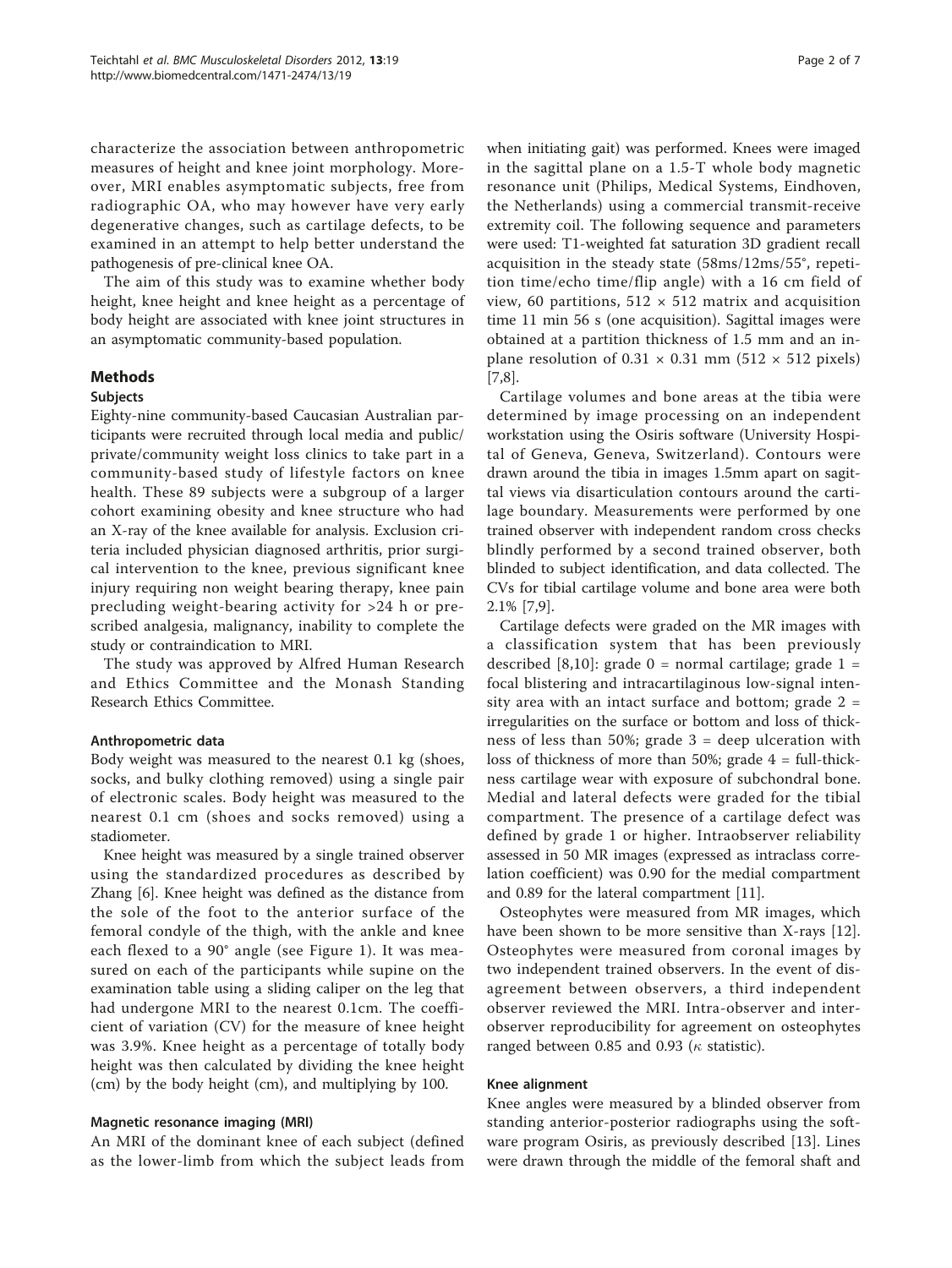<span id="page-2-0"></span>

through the middle of the tibial shaft. The angle subtended at the point at which these two lines met in the centre of the tibial spines, and was recently validated by Hinman et al [[13](#page-5-0)] as an alternative to the mechanical axis on full-leg radiographs. Knee angles were considered as a continuum ranging from 0 to 360°, with 0° representing extreme varus and 360° representing extreme valgus. Although these degrees of varus and valgus are not clinically observed, a continuous range was used to avoid defining varus and valgus from an arbitrarily chosen midline value. Intra-observer reliability (expressed as ICC) was 0.98 [\[14\]](#page-5-0).

### Statistical Analysis

Cartilage volume and bone area was initially assessed for normality (i.e. conformed to a bell-shaped distribution and Wilk-Shapiro test) before being regressed against knee height variables using a linear regression model. The presence of tibial cartilage defects were categorised as a dichotomous outcome (yes/no), therefore logistic regression was used. Confounders including age, weight and gender were adjusted for in the regression models. We have also adjusted analyses for static knee angle, in an attempt to control for any influence of knee malalignment. Since cartilage volume is a known determinant of cartilage defects, defect analyses have subsequently been adjusted for cartilage volume. Likewise, metaphyseal bone area is a known determinant of cartilage volume, and as such, has been adjusted for in the appropriate analyses. Finally, all analyses were adjusted for the presence of MRI determined osteophytes based on previous work [\[1](#page-5-0)]. A P value of less than 0.05 was considered to be statistically significant. All analyses were performed using the SPSS statistical package (standard version 16.0, SPSS, Chicago, IL).

# Results

Subject characteristics are shown in Table [1](#page-3-0). 89 adults (82% female) aged between 25 and 62 years (mean age 47.4 years) participated in the study. The average height was 167.6cm (SD  $\pm$  9.1cm), while the average knee height and knee height as a percentage of body height was 51.1cm (SD  $\pm$  3.6cm) and 30.5% (SD  $\pm$  1.2%) respectively.

The association between height measurements and knee joint structures are shown in Table [2](#page-3-0). Body height was associated with tibial bone area and cartilage volume ( $\beta$  ranging from 6-11 mm<sup>2</sup> for bone area results; and 10-12 mm<sup>3</sup> for cartilage volume results; all  $p \leq$ 0.06). Knee height was associated with medial ( $\beta = 27$ mm<sup>3</sup> 95% CI 7- 48;  $p = 0.009$ ) and lateral ( $\beta = 42$  mm<sup>3</sup> 95% CI 19- 65;  $p = 0.001$ ) tibial cartilage volume after adjustment for confounders. That is, medial cartilage volume was increased by 27  $mm<sup>3</sup>$  for every 1 cm increase in knee height, while lateral cartilage volume was increased by  $42 \text{ mm}^3$  for every 1cm increase in knee height. In relative terms, for the medial compartment, this data demonstrated a 2.6% increase in the average total cartilage volume, for every 1cm knee in knee height. However, when knee height as a percentage of body height and tibial cartilage volumes were examined, the medial tibial cartilage volume was no longer significantly associated ( $p = 0.63$ ), and the lateral tibial cartilage volume now only tending toward significance  $(p = 0.11)$ . Knee height as a percentage of body height was associated with bone area ( $\beta$  ranging from 43 - 50 mm<sup>2</sup>; all  $p \le 0.02$ ). Although knee height was not associated with the risk of cartilage defects, knee height as a percentage of body height was associated with a reduced risk of the presence of medial tibial cartilage defects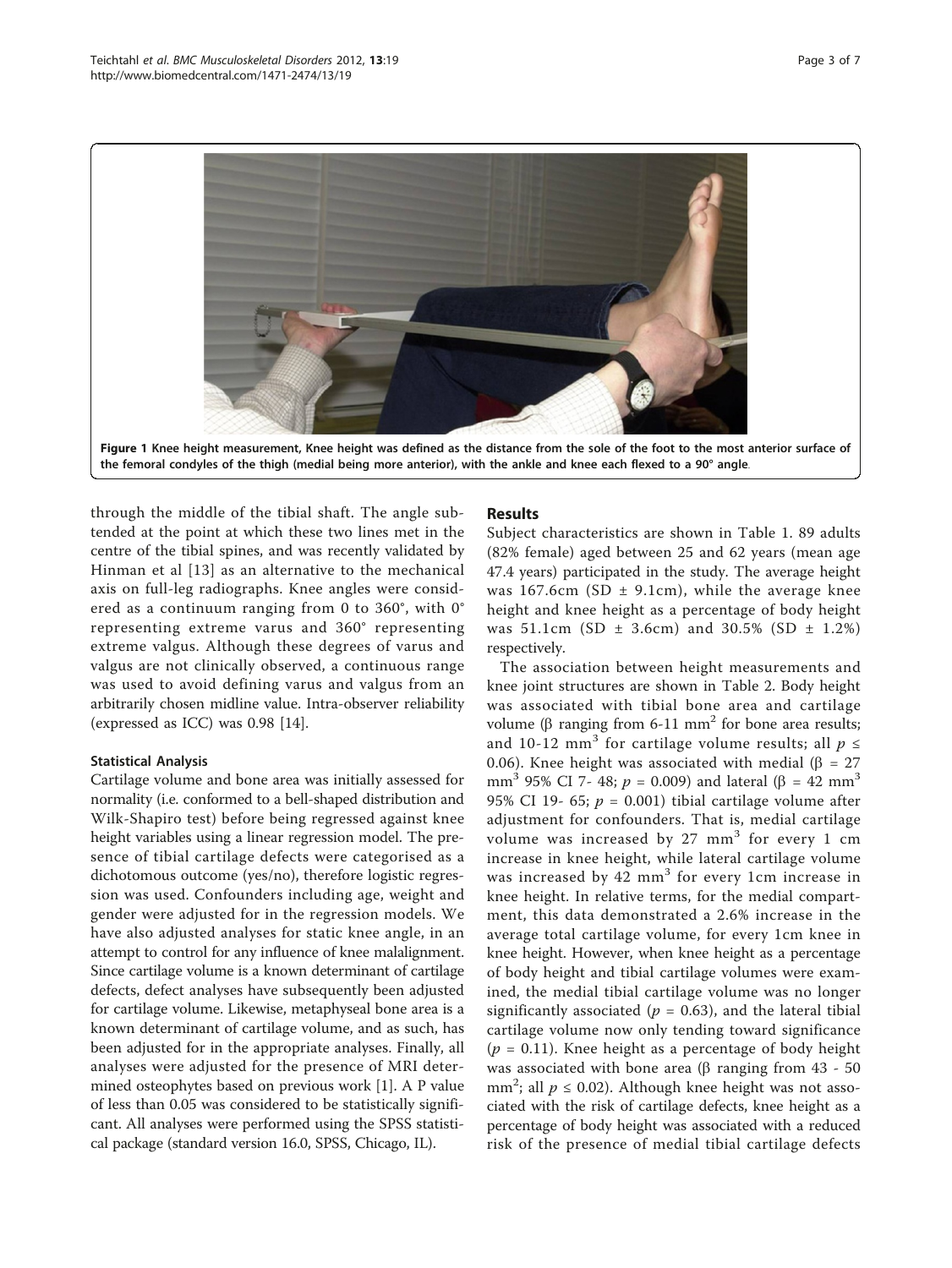<span id="page-3-0"></span>

|  |  |  |  | Table 1 Mean subject demographics, knee height measures and MRI variables |  |  |  |  |  |  |
|--|--|--|--|---------------------------------------------------------------------------|--|--|--|--|--|--|
|--|--|--|--|---------------------------------------------------------------------------|--|--|--|--|--|--|

|                                                     | $N = 89$               |  |  |  |  |  |
|-----------------------------------------------------|------------------------|--|--|--|--|--|
| Age (years)                                         | 47.4 (8.6) [28-62]     |  |  |  |  |  |
| Gender-Number of females (% females of sample size) | 73 (82)                |  |  |  |  |  |
| Height (cm)                                         | 167.6 (9.1) [152-194]  |  |  |  |  |  |
| Weight (kg)                                         | 90.2 (26.1) [49-164]   |  |  |  |  |  |
| BMI (kg $m^{-2}$ )                                  | 32.2 (9.2) [16.9-51.4] |  |  |  |  |  |
| Knee height (cm)                                    | 51.1 (3.6) [42.8-62.7] |  |  |  |  |  |
| Knee height as a percentage of body height (%)      | 30.5 (1.2) [26.4-33.9] |  |  |  |  |  |
| Medial tibial cartilage volume (mm <sup>3</sup> )   | 1020 (284) [564-1936]  |  |  |  |  |  |
| Lateral tibial cartilage volume (mm <sup>3</sup> )  | 1329 (394) [750-2816]  |  |  |  |  |  |
| Medial tibial bone area $\text{(mm}^2)$             | 1893 (232) [1337-2574] |  |  |  |  |  |
| Lateral tibial bone area ( $mm2$ )                  | 1458 (220) [1088-2120] |  |  |  |  |  |
| Presence of medial tibial cartilage defects (%)     | 47 (53)                |  |  |  |  |  |
| Presence of lateral tibial cartilage defects (%)    | 79 (89)                |  |  |  |  |  |
| Static knee angle (degrees)                         | 181 (3) [173-191]      |  |  |  |  |  |
| Presence of MRI osteophytes-Yes (% of sample size)  | 31(35)                 |  |  |  |  |  |

Results reported as mean (± standard deviation) unless otherwise stated Results in brackets [x] represent range of continuous variables

(Odds ratio 0.6; 95% Confidence interval 0.4 - 1.0;  $p =$ 0.05). Both body height and knee height tended to be associated with an increased risk for the presence of MRI determined osteophytes ( $\beta$  = 1.2, 95% CI 1.0 - 1.5;  $p \leq 0.06$ ).

# **Discussion**

In asymptomatic community-based adults, we have demonstrated that increased anthropometric height measures are associated with increased tibial bone area, while knee height as a percentage of body height is associated with a reduced risk of medial tibial cartilage defects. We have also found that knee height is associated with knee cartilage volume. The associations between increased anthropometric measures and increased bone area may simply reflect inherently larger bony structures. However the beneficial associations demonstrated with cartilage morphology suggest that an increased knee height may confer a beneficial biomechanical environment to the chondrocyte of asymptomatic adults.

In the only previous study to have examined knee height, radiographic knee OA was associated with increased knee height among Beijing residents aged

|  | Table 2 The association between anthropometric height measures and tibial cartilage volume, defects and bone area |  |  |  |
|--|-------------------------------------------------------------------------------------------------------------------|--|--|--|
|--|-------------------------------------------------------------------------------------------------------------------|--|--|--|

|                                |                   | <b>Body height</b> | Knee height         |       |                   |         | Knee height as percentage of body<br>height |                |                    |         |                     |       |
|--------------------------------|-------------------|--------------------|---------------------|-------|-------------------|---------|---------------------------------------------|----------------|--------------------|---------|---------------------|-------|
|                                | <b>Univariate</b> | P                  | <b>Multivariate</b> | P     | <b>Univariate</b> | P       | <b>Multivariate</b>                         | P              | <b>Univariate</b>  | P       | <b>Multivariate</b> | P     |
| Bone area                      |                   |                    |                     |       |                   |         |                                             |                |                    |         |                     |       |
| Medial                         | 16(11, 20)        | < 0.001            | 11(4, 17)           | 0.001 | 44 (34, 54)       | < 0.001 | 37(23 52)                                   | $0.00^{\circ}$ | 72 (32, 111)       | 0.001   | 50 (14, 87)         | 0.007 |
| Lateral                        | 12(8, 17)         | < 0.001            | 6(0, 12)            | 0.06  | 36(25, 47)        | < 0.001 | 27(11, 42)                                  | 0.001          | 65 (28, 103)       | 0.001   | 43 (7, 79)          | 0.002 |
| Cartilage<br>volume            |                   |                    |                     |       |                   |         |                                             |                |                    |         |                     |       |
| Medial                         | 19 (14, 24)       | < 0.001            | 10(4, 17)           | 0.001 | (38, 64)<br>51    | < 0.001 | 27(7, 48)                                   | 0.009          | (21, 120)<br>71    | 0.006   | $11 (-33, 54)$      | 0.63  |
| Lateral                        | 28 (21, 35)       | < 0.001            | 12(3, 21)           | 0.009 | 79 (63, 93)       | < 0.001 | 42 (19, 65)                                 | 0.001          | 129 (62, 195)      | < 0.001 | 44 (-10, 98)        | 0.11  |
| Cartilage defects <sup>2</sup> |                   |                    |                     |       |                   |         |                                             |                |                    |         |                     |       |
| Medial                         | $1.0$ (0.9, 1.1)  | 0.31               | $1.0$ (0.9, 1.1)    | 0.62  | 1.0(0.9, 1.1)     | 0.97    | 0.9(0.7, 1.1)                               | 0.29           | $0.8$ $(0.5, 1.1)$ | 0.17    | $0.6$ $(0.4, 1.0)$  | 0.05  |
| Lateral                        | $1.0$ (0.9, 1.1)  | 0.99               | $1.0$ (0.9, 1.1)    | 0.86  | $1.0$ (0.8, 1.2)  | 0.84    | 0.9(0.7, 1.3)                               | 0.59           | $1.1$ (0.6, 1.9)   | 0.74    | $0.8$ $(0.4, 1.7)$  | 0.55  |
| MRI osteophytes <sup>2</sup>   | (0.9, 1.1)        | 0.63               | $1.1$ $(1.0, 1.2)$  | 0.01  | 1.0(0.9, 1.2)     | 0.53    | 1.2(1.0, 1.5)                               | 0.06           | $1.1$ (0.8, 1.6)   | 0.58    | $1.0$ (0.6, 1.5)    | 0.94  |

Bone area (mm<sup>2</sup>) adjusted for age, gender, weight, static knee angle and presence of tibiofemoral osteophytes (yes/no)

Cartilage volume (mm<sup>3</sup>) adjusted for age, gender, weight, respective bone area, static knee angle and presence of tibiofemoral osteophytes (yes/no) Cartilage defects adjusted for age, gender, weight, respective cartilage volume, static knee angle and presence of tibiofemoral osteophytes (yes/no) MRI osteophytes adjusted for age, gender and BMI.

<sup>1</sup>Results expressed as beta coefficient of regression (95% confidence interval)

<sup>2</sup>Results expressed as odds ratio (95% confidence interval)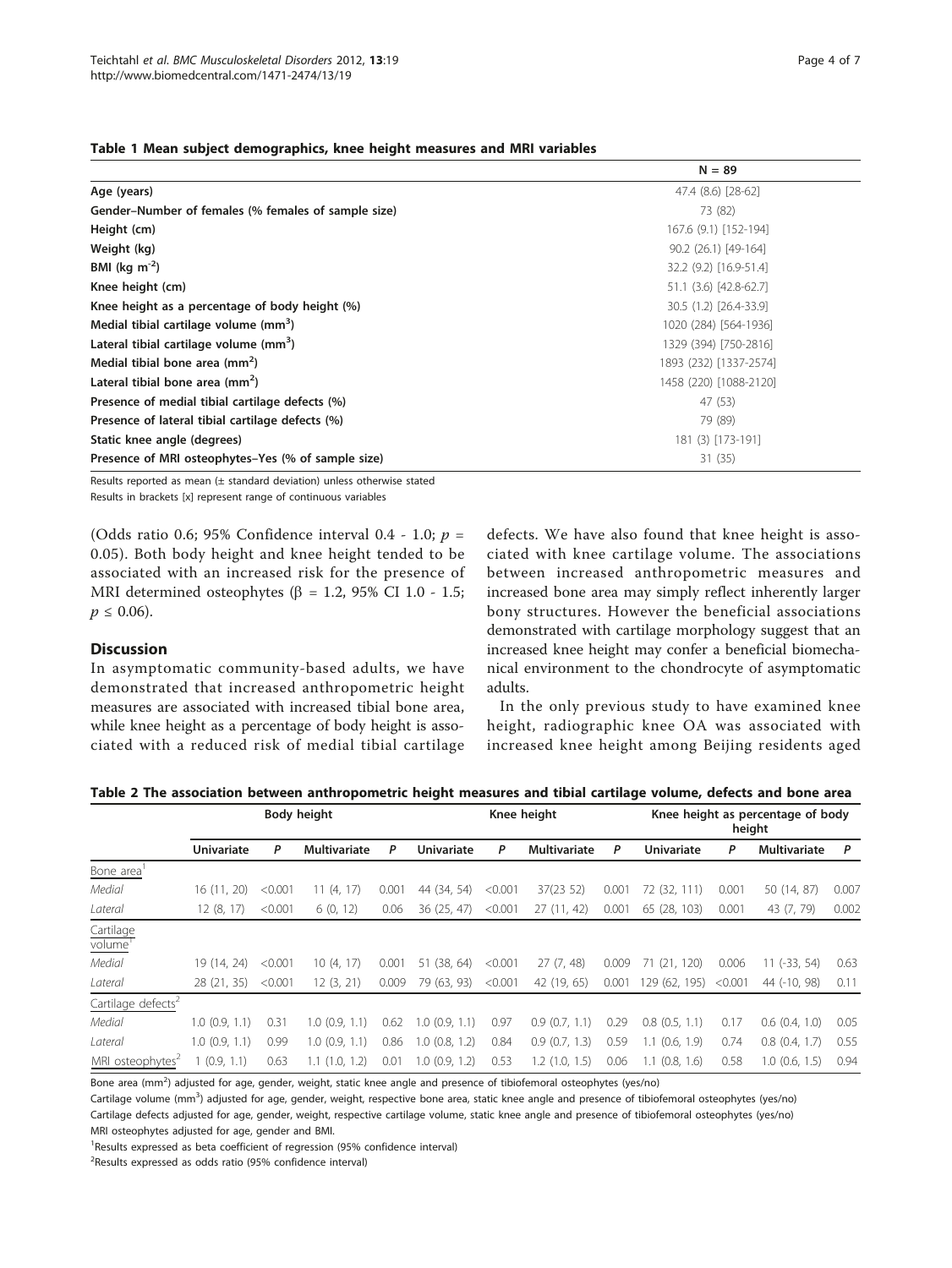60 years or older [\[1](#page-5-0)]. According to the Kellgren-Lawrence grading system, the diagnosis of radiographic OA is heavily reliant on the presence of osteophytes to classify disease. The role of osteophytes in disease pathogenesis remains unclear, but much of the previous study's association between knee height and radiographic OA [\[1\]](#page-5-0) may have been mediated by the presence of osteophytes. To further explore this concept, we found that knee height tended to be significantly associated with an increased risk for the presence of MRI osteophytes (OR 1.2; 95% CI 1.0 - 1.5;  $p = 0.06$ ). MRI has been shown to be more sensitive than the joint radiograph at determining the presence of osteophytes [[12\]](#page-5-0). Furthermore, we demonstrated that increased knee height is associated with increased tibial bone size, which supports knee height being inherently linked to bone morphology and may not necessarily be detrimental to other structures, such as cartilage. This leads to the quandary of determining whether increased knee height is to the detriment of the knee joint. In this study, we substantiate Hunter et al. results by demonstrating a possible deleterious association, particularly with the osteophyte [[1\]](#page-5-0), a key criterion for the diagnosis of radiographic OA.

Nonetheless, despite the deleterious association with the knee osteophyte, we have demonstrated that an increased knee height is associated with increased knee cartilage volume, although this relationship did not persist when knee height as a percentage of body height was examined. This indicates that although knee height is associated with cartilage volume, the relationship is attenuated when the overall stature of an individual is accounted for. In contrast, knee height as a percentage of body height (but not isolated knee height) was associated with a reduced risk of medial tibial, but not lateral cartilage defects. Why isolated knee height is associated with cartilage volume, and knee height as a percentage of body height is associated with reduced medial cartilage defects, but not vice versa, is unclear. However, the direction of these results is consistent and infer that increased knee height (either isolated, or relative to total body height) is associated with beneficial cartilaginous properties (increased cartilage volume and reduced cartilage defects) at the knee, suggesting a protective biological effect. Moreover, the medial compartment specific association between knee height as a percentage of body height and cartilage defects further substantiates an underlying biomechanical mechanism, since knee joint loads are predominantly directed medially [[15\]](#page-5-0). Cartilage defects are surface lesions which, independent of cartilage volume, predict cartilage loss and pain in both people with and without knee OA [[16](#page-5-0)-[21](#page-5-0)]. Why increased joint load, which is speculated to result from an increase in knee height, either alone

or as a percentage of body height, benefits the cartilage of asymptomatic people is unclear. It may be that healthy articular cartilage relies upon a certain degree of mechanical stimulation. In childhood, cartilage accrual is greater in physically active children [[22](#page-5-0)], while in adults, forced immobility results in a rapid decline in knee cartilage [[23](#page-5-0),[24\]](#page-5-0). Mechanical stimulation may therefore be imperative in maintaining cartilage health, although mechanocellular mechanisms may be easily perturbed when disease processes are activated by other means (e.g. in the setting of obesity).

There are a number of other factors that may also account for the differences between the results of our MRI study and the previous radiographic study. In contrast to our population which was Caucasian, the previous study examined Beijing residents. The Chinese have been demonstrated to have more valgus alignment of the distal femur than Caucasians [\[25\]](#page-6-0). Biomechanically, changes in varus-valgus alignment of the lowerlimb can ameliorate the external knee adductor moment, which is the major determinant of joint load distribution at the knee [[15\]](#page-5-0). In contrast to the previous study, we have adjusted for knee alignment. Moreover, we have examined a cohort of people without established knee OA. The disease status of a joint health may be a key determinant of how the chondrocyte responds to external loads. Similarly, articular structures may respond differently to the same stimuli over the lifespan. Whereas the previous study of Beijing residents examined people aged 60 or over [\[1](#page-5-0)], we have examined a younger population with only 2.9% being aged 60 or over. In addition, we also examined knee height as a proportion of total body height, which may explain further differences in the findings.

This study has several limitations. Although we excluded people with a diagnosed arthropathy, we have not adjusted for the possibility of radiographic OA, despite adjusting for osteophytes. Since we did not have knee radiographs we determined the presence of osteophytes from MRI. This has previously been shown to be a more sensitive method for determining the presence of osteophytes than radiography [[26](#page-6-0)]. Moreover, our main findings related to cartilage volume and defects were independent of bone area and cartilage volume respectively, both of which are strongly associated with radiographic knee OA [[27,28\]](#page-6-0). Directly assessing cartilage volume is more sensitive than radiography for detecting early OA, since more than 10% of cartilage is already lost before any radiographic OA is detected [[27](#page-6-0)]. Moreover, since our relatively small ( $n = 89$ ) cohort was predominantly female (82%), recruited in part, from weight-loss clinics (mean BMI 32 kg  $m^{-2}$ ), we were limited in our ability to perform subgroup analyses based on gender. Additionally, we could not meaningfully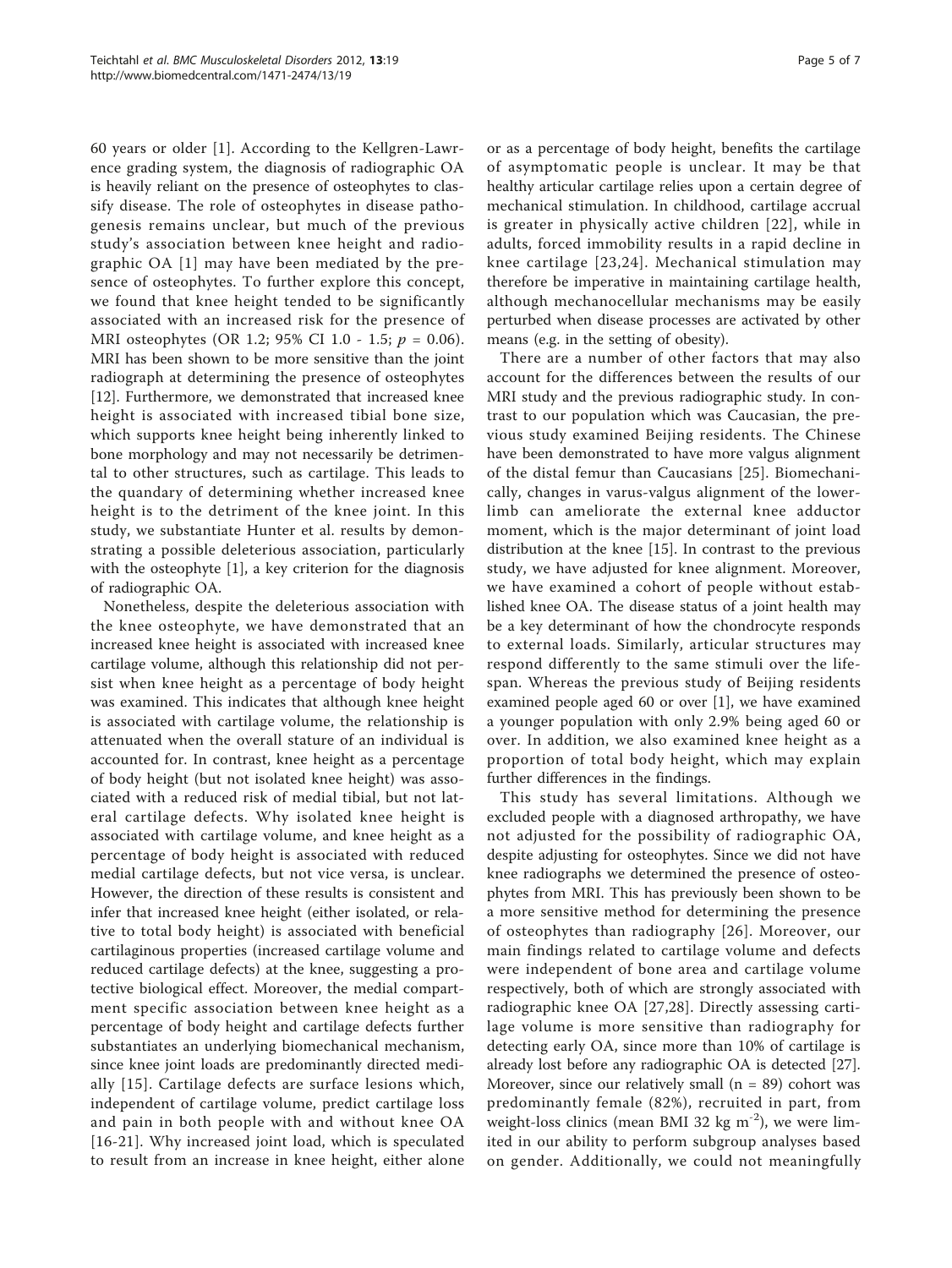<span id="page-5-0"></span>analyse other subgroups, such as obesity classes, which impacts the generalisability of our findings. Nonetheless, we have limited the confounding effect of gender and weight, by adjusting for these in multivariate analyses. Finally, as this is a cross-sectional study, longitudinal data is needed to confirm the protective effect of an increased knee height on cartilage in those without knee OA.

# Conclusions

This is the first study to directly examine articular structures and anthropometrical measurements of height. We have found that in asymptomatic community-based adults, increased bone area is associated with increased measures of knee height. We also found that increased knee height measurements were associated with increased knee cartilage volume and a reduced risk for medial knee cartilage defects. The associations with bone area may simply reflect the association of inherently larger bony structures. However the beneficial associations demonstrated with cartilage morphology suggest that an increased knee height may confer a beneficial biomechanical environment to the chondrocyte of asymptomatic adults.

#### Acknowledgements

Thanks to Karen Parisienne in the Body Composition Laboratory, MonashMedical Centre for the anthropometric measurements. Dr Wluka is the recipient of NHMRC Career Development Award (NHMRC 545876). Dr Wang is the recipient of an NHMRC Public Health Fellowship (NHMRC 465142).

#### Author details

<sup>1</sup>Department of Epidemiology and Preventive Medicine, School of Public Health & Preventive Medicine, Monash University, Alfred Hospital, Melbourne, Vic 3004, Australia. <sup>2</sup>Baker Heart Research Institute, Commercial Road, Melbourne, Vic 3004, Australia. <sup>3</sup>Department of Medicine, and Nutrition & Dietetics, Southern Clinical School, Monash University, Clayton, VIC, Australia. 4 Body Composition Laboratory, Clinical Nutrition and Metabolism Unit, Monash Medical Centre, Clayton, VIC, Australia. <sup>5</sup>Department of Epidemiology and Preventive Medicine, School of Public Health & Preventive Medicine, Monash University, Alfred Hospital, Melbourne, VIC 3004, Australia.

#### Authors' contributions

AJT contributed to data analyses and manuscript writing AEW contributed to data acquisition, data analyses and manuscript drafting BJS contributed to data acquisition and manuscript drafting YW contributed to data acquisition and manuscript drafting PB contributed to data acquisition and manuscript drafting MDT contributed to data acquisition and manuscript drafting FMC contributed to data acquisition, data analyses and manuscript drafting. All authors read and approved the final manuscript.

#### Competing interests

The authors declare that they have no competing interests.

Received: 18 April 2011 Accepted: 15 February 2012 Published: 15 February 2012

#### References

Hunter DJ, Niu J, Zhang Y, Nevitt MC, Xu L, Lui LY, et al: [Knee height, knee](http://www.ncbi.nlm.nih.gov/pubmed/15880346?dopt=Abstract) [pain, and knee osteoarthritis: the Beijing Osteoarthritis Study.](http://www.ncbi.nlm.nih.gov/pubmed/15880346?dopt=Abstract) Arthritis Rheum 2005, 52(5):1418-1423.

- 2. Spector TD, Harris PA, Hart DJ, Cicuttini FM, Nandra D, Etherington J, et al: [Risk of osteoarthritis associated with long-term weight-bearing sports: a](http://www.ncbi.nlm.nih.gov/pubmed/8651993?dopt=Abstract) [radiologic survey of the hips and knees in female ex-athletes and](http://www.ncbi.nlm.nih.gov/pubmed/8651993?dopt=Abstract) [population controls.](http://www.ncbi.nlm.nih.gov/pubmed/8651993?dopt=Abstract) Arthritis Rheum 1996, 39(6):988-995.
- 3. Lane NE, Oehlert JW, Bloch DA, Fries JF: [The relationship of running to](http://www.ncbi.nlm.nih.gov/pubmed/9489830?dopt=Abstract) [osteoarthritis of the knee and hip and bone mineral density of the](http://www.ncbi.nlm.nih.gov/pubmed/9489830?dopt=Abstract) [lumbar spine: a 9 year longitudinal study.](http://www.ncbi.nlm.nih.gov/pubmed/9489830?dopt=Abstract) J Rheumatol 1998, 25(2):334-341.
- 4. Teichtahl AJ, Wluka AE, Forbes A, Wang Y, English DR, Giles GG, et al: [Longitudinal effect of vigorous physical activity on patella cartilage](http://www.ncbi.nlm.nih.gov/pubmed/19644895?dopt=Abstract) [morphology in people without clinical knee disease.](http://www.ncbi.nlm.nih.gov/pubmed/19644895?dopt=Abstract) Arthritis Rheum 2009, 61(8):1095-1102.
- 5. Racunica TL, Teichtahl AJ, Wang Y, Wluka AE, English DR, Giles GG, et al: [Effect of physical activity on articular knee joint structures in](http://www.ncbi.nlm.nih.gov/pubmed/17907212?dopt=Abstract) [community-based adults.](http://www.ncbi.nlm.nih.gov/pubmed/17907212?dopt=Abstract) Arthritis Rheum 2007, 57(7):1261-1268.
- 6. Zhang H, Hsu-Hage BH, Wahlgvist ML: [The use of knee height to estimate](http://www.ncbi.nlm.nih.gov/pubmed/10993571?dopt=Abstract) [maximum stature in elderly Chinese.](http://www.ncbi.nlm.nih.gov/pubmed/10993571?dopt=Abstract) J Nutr Health Aging 1998, 2(2):84-87.
- 7. Jones G, Glisson M, Hynes K, Cicuttini F: [Sex and site differences in](http://www.ncbi.nlm.nih.gov/pubmed/11083279?dopt=Abstract) [cartilage development: a possible explanation for variations in knee](http://www.ncbi.nlm.nih.gov/pubmed/11083279?dopt=Abstract) [osteoarthritis in later life.](http://www.ncbi.nlm.nih.gov/pubmed/11083279?dopt=Abstract) Arthritis Rheum 2000, 43(11):2543-2549.
- 8. Felson DT, Chaisson CE, Hill CL, Totterman SM, Gale ME, Skinner KM, et al: [The association of bone marrow lesions with pain in knee osteoarthritis.](http://www.ncbi.nlm.nih.gov/pubmed/11281736?dopt=Abstract) [\[see comment\].](http://www.ncbi.nlm.nih.gov/pubmed/11281736?dopt=Abstract) Ann Intern Med 2001, 134(7):541-549.
- 9. Teichtahl AJ, Jackson BD, Morris ME, Wluka AE, Baker R, Davis SR, et al: [Sagittal plane movement at the tibiofemoral joint influences](http://www.ncbi.nlm.nih.gov/pubmed/16427326?dopt=Abstract) [patellofemoral joint structure in healthy adult women.](http://www.ncbi.nlm.nih.gov/pubmed/16427326?dopt=Abstract) Osteoarthr Cartil 2006, 14(4):331-336, Epub 2006 Jan 19.
- 10. Hunter DJ, Zhang Y, Niu J, Goggins J, Amin S, LaValley MP, et al: [Increase](http://www.ncbi.nlm.nih.gov/pubmed/16646037?dopt=Abstract) [in bone marrow lesions associated with cartilage loss: a longitudinal](http://www.ncbi.nlm.nih.gov/pubmed/16646037?dopt=Abstract) [magnetic resonance imaging study of knee osteoarthritis.](http://www.ncbi.nlm.nih.gov/pubmed/16646037?dopt=Abstract) Arthritis Rheum 2006, 54(5):1529-1535.
- 11. Ding C, Garnero P, Cicuttini F, Scott F, Cooley H, Jones G: [Knee cartilage](http://www.ncbi.nlm.nih.gov/pubmed/15727885?dopt=Abstract) [defects: association with early radiographic osteoarthritis, decreased](http://www.ncbi.nlm.nih.gov/pubmed/15727885?dopt=Abstract) [cartilage volume, increased joint surface area and type II collagen](http://www.ncbi.nlm.nih.gov/pubmed/15727885?dopt=Abstract) [breakdown.](http://www.ncbi.nlm.nih.gov/pubmed/15727885?dopt=Abstract) Osteoarthr Cartil 2005, 13(3):198-205.
- 12. Beattie KA, Boulos P, Pui M, O'Neill J, Inglis D, Webber CE, et al: [Abnormalities identified in the knees of asymptomatic volunteers using](http://www.ncbi.nlm.nih.gov/pubmed/15727883?dopt=Abstract) [peripheral magnetic resonance imaging.](http://www.ncbi.nlm.nih.gov/pubmed/15727883?dopt=Abstract) Osteoarthr Cartil 2005, 13(3):181-186.
- 13. Hinman RS, May RL, Crossley KM: [Is there an alternative to the full-leg](http://www.ncbi.nlm.nih.gov/pubmed/16583430?dopt=Abstract) radiograph [for determining knee joint alignment in osteoarthritis?](http://www.ncbi.nlm.nih.gov/pubmed/16583430?dopt=Abstract) Arthritis Rheum 2006, 55(2):306-313.
- 14. Cicuttini FM, Wluka AE, Hankin J, Wang Y: [A longitudinal study of the](http://www.ncbi.nlm.nih.gov/pubmed/14963201?dopt=Abstract) [effect of the knee angle on tibiofemoral cartilage volume in subjects](http://www.ncbi.nlm.nih.gov/pubmed/14963201?dopt=Abstract) [with knee osteoarthritis.](http://www.ncbi.nlm.nih.gov/pubmed/14963201?dopt=Abstract) Rheumatology 2004, 43:321-324.
- 15. Andriacchi TP: Dynamics of knee malalignment. Orthop Clin N Am 1994, 25(3):395-403.
- 16. Cicuttini F, Ding C, Wluka A, Davis S, Ebeling PR, Jones G: [Association of](http://www.ncbi.nlm.nih.gov/pubmed/15986359?dopt=Abstract) [cartilage defects with loss of knee cartilage in healthy, middle-age](http://www.ncbi.nlm.nih.gov/pubmed/15986359?dopt=Abstract) [adults: A prospective study.](http://www.ncbi.nlm.nih.gov/pubmed/15986359?dopt=Abstract) Arthritis Rheum 2005, 52(7):2033-2039.
- 17. Ding C, Cicuttini F, Scott F, Boon C, Jones G: [Association of prevalent and](http://www.ncbi.nlm.nih.gov/pubmed/16320339?dopt=Abstract) [incident knee cartilage defects with loss of tibial and patellar cartilage: a](http://www.ncbi.nlm.nih.gov/pubmed/16320339?dopt=Abstract) [longitudinal study.](http://www.ncbi.nlm.nih.gov/pubmed/16320339?dopt=Abstract) Arthritis Rheum 2005, 52(12):3918-3927.
- 18. Ding C, Cicuttini F, Scott F, Cooley H, Jones G; [Knee structural alteration](http://www.ncbi.nlm.nih.gov/pubmed/15800294?dopt=Abstract) [and BMI: a cross-sectional study.](http://www.ncbi.nlm.nih.gov/pubmed/15800294?dopt=Abstract) Obes Res 2005, 13(2):350-361.
- 19. Boegard TL, Rudling O, Petersson IF, Jonsson K: [Magnetic resonance](http://www.ncbi.nlm.nih.gov/pubmed/11467896?dopt=Abstract) [imaging of the knee in chronic knee pain A 2-year follow-up.](http://www.ncbi.nlm.nih.gov/pubmed/11467896?dopt=Abstract) Osteoarthr Cartil 2001, 9(5):473-480.
- 20. Hjelle K, Solheim E, Strand T, Muri R, Brittberg M: [Articular cartilage defects](http://www.ncbi.nlm.nih.gov/pubmed/12209430?dopt=Abstract) [in 1,000 knee arthroscopies.](http://www.ncbi.nlm.nih.gov/pubmed/12209430?dopt=Abstract) Arthroscopy 2002, 18(7):730-734.
- 21. Link TM, Steinbach LS, Ghosh S, Ries M, Lu Y, Lane N, et al: [Osteoarthritis:](http://www.ncbi.nlm.nih.gov/pubmed/12563128?dopt=Abstract) [MR imaging findings in different stages of disease and correlation with](http://www.ncbi.nlm.nih.gov/pubmed/12563128?dopt=Abstract) [clinical findings.](http://www.ncbi.nlm.nih.gov/pubmed/12563128?dopt=Abstract) Radiology 2003, 226(2):373-381.
- 22. Jones G, Ding C, Glisson M, Hynes K, Ma D: Cartilage development in children: a longitudinal study of the effect of sex, growth, body composition and physical activity. Pediatrics Res 2003, 54:230-236.
- 23. Vanwanseele B, Eckstein F, Knecht H, Spaepen A, Stussi E: [Longitudinal](http://www.ncbi.nlm.nih.gov/pubmed/14673989?dopt=Abstract) [analysis of cartilage atrophy in the knees of patients with spinal cord](http://www.ncbi.nlm.nih.gov/pubmed/14673989?dopt=Abstract) [injury.](http://www.ncbi.nlm.nih.gov/pubmed/14673989?dopt=Abstract) Arthritis Rheum 2003, 48(12):3377-3381.
- 24. Vanwanseele B, Eckstein F, Knecht H, Stussi E, Spaepen A: [Knee Cartilage of](http://www.ncbi.nlm.nih.gov/pubmed/12209511?dopt=Abstract) [Spinal Cord-Injured Patients Displays Progressive Thinning in the](http://www.ncbi.nlm.nih.gov/pubmed/12209511?dopt=Abstract)